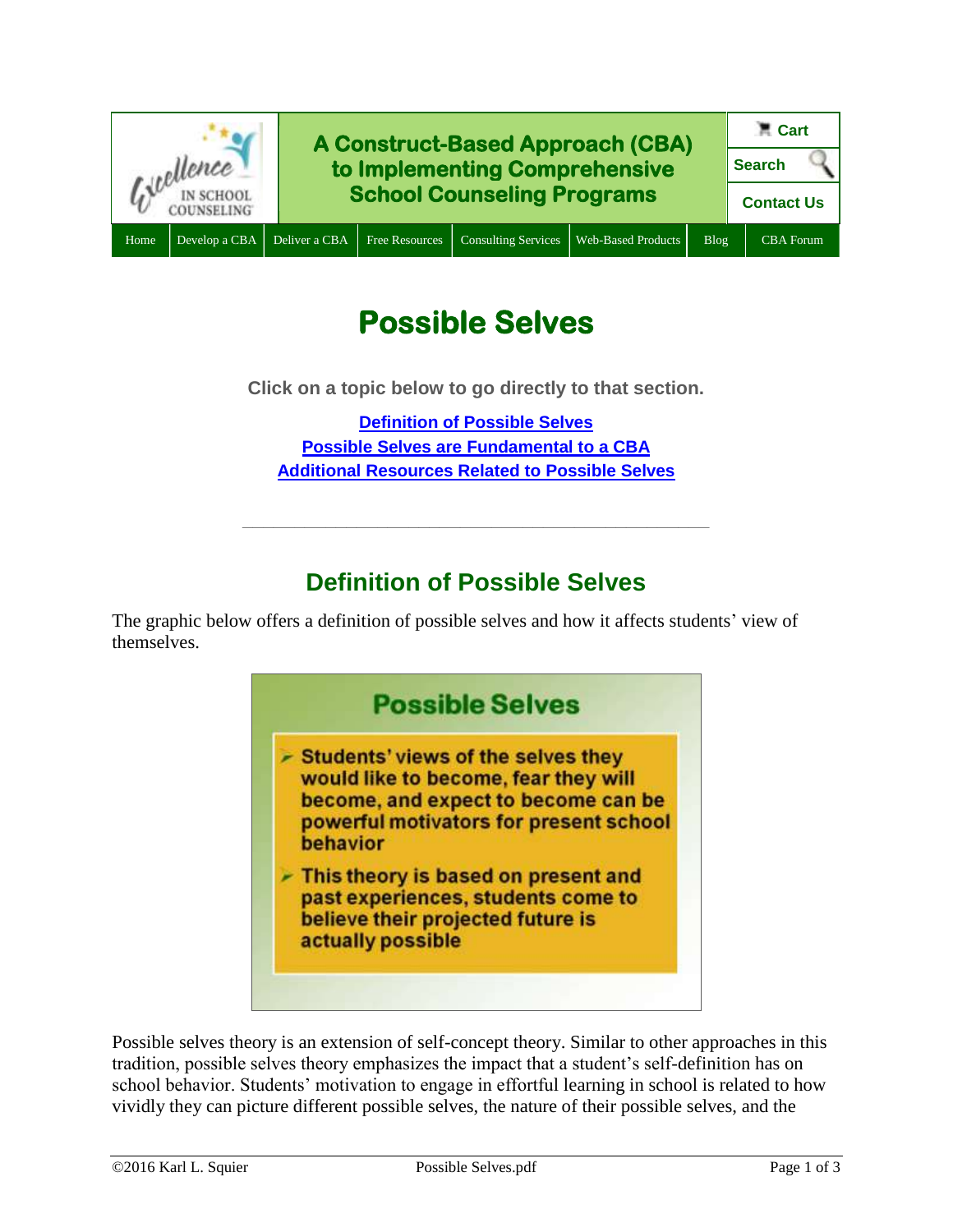connections students perceive between school behavior and either achieving a positive self or avoiding a negative self.

Possible selves are projections about the future that are rooted in students' present and past experiences. Both positive and negative possible selves reflect what students have come to believe are actually possible for them.

## **Possible Selves are Fundamental to a CBA**

<span id="page-1-0"></span>If counselors are able to promote students' internalization of motivation by helping them recognize the value of their school learning and by helping them develop a positive future identity into which the academic learning is integrated, higher levels of self-motivated work to master the academic material and consequently higher levels of academic achievement will result.

### **Additional Resources Related to Possible Selves**

<span id="page-1-1"></span>The Internet is a wonderful tool for accessing information on just about any topic. It has been invaluable in helping us to identify what research has demonstrated to be strongly related to students' academic achievement and well-being, and evidence-based practices that provide concrete examples of how to translate the research findings into meaningful learning opportunities that support student development.



Staying informed about what works and does not work to help students achieve and succeed is one of the defining characteristics of a professional school counselor. Internet search engines can be used to develop a deeper understanding of the topics discussed on the CBA Website. To get you started, here are some additional resources you may find helpful. These resources, however, only scratch the surface of what is available on the Internet or in published books and articles. We encourage you to use search engines to find more resources that will increase your understanding and build your capacity to apply these ideas in your work as school counselors.